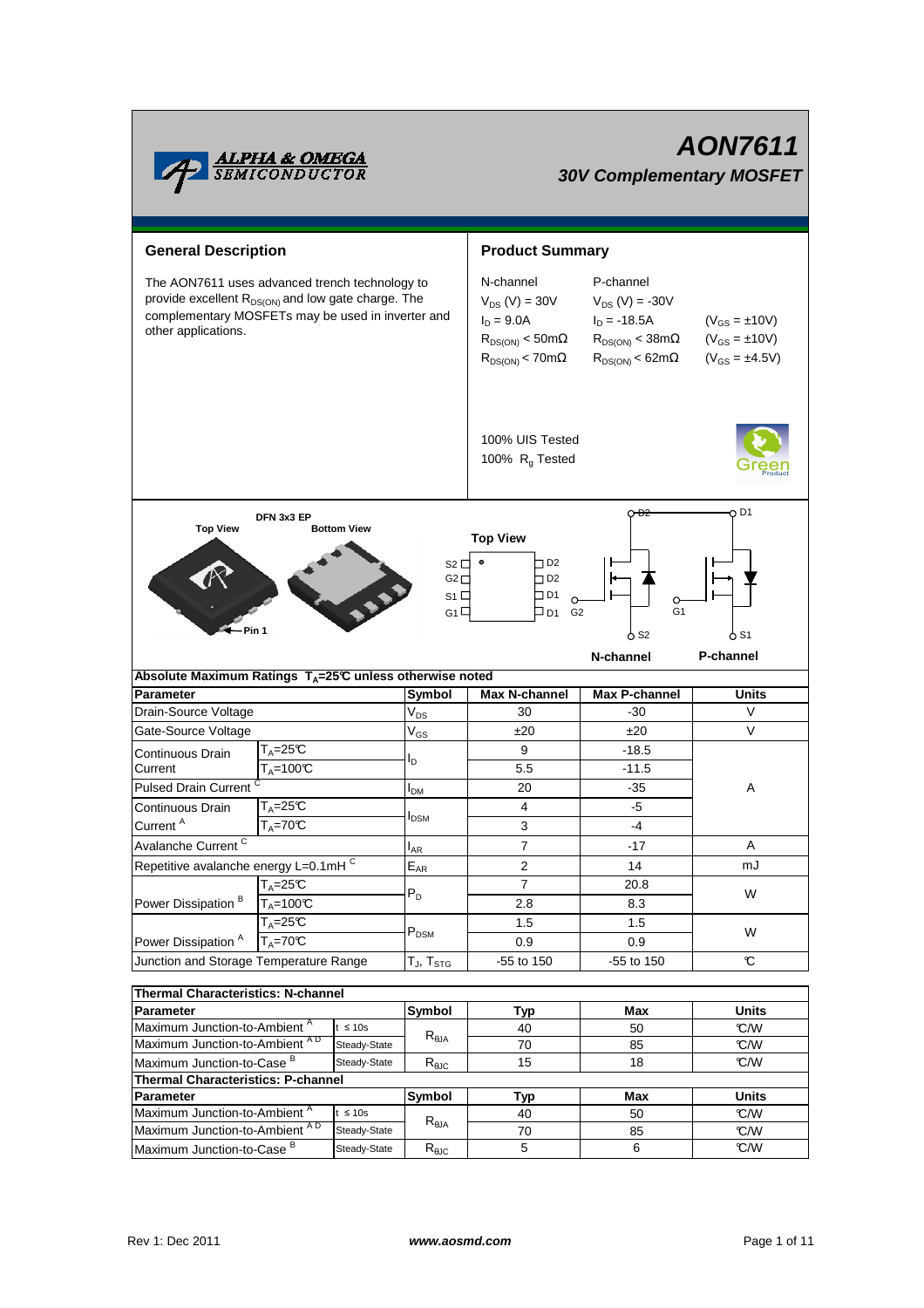

#### **N-channel Electrical Characteristics (TJ=25°C unless otherwise noted)**

| <b>Symbol</b>               | <b>Parameter</b>                      | <b>Conditions</b>                                             | Min | Typ            | <b>Max</b>   | <b>Units</b> |  |  |  |  |
|-----------------------------|---------------------------------------|---------------------------------------------------------------|-----|----------------|--------------|--------------|--|--|--|--|
| <b>STATIC PARAMETERS</b>    |                                       |                                                               |     |                |              |              |  |  |  |  |
| <b>BV<sub>DSS</sub></b>     | Drain-Source Breakdown Voltage        | $ID=250\mu A$ , $VGS=0V$                                      | 30  |                |              | V            |  |  |  |  |
| $I_{DSS}$                   | Zero Gate Voltage Drain Current       | $V_{DS}$ =30V, $V_{GS}$ =0V                                   |     |                | $\mathbf{1}$ | μA           |  |  |  |  |
|                             |                                       | $T_{\parallel} = 55$ °C                                       |     |                | 5            |              |  |  |  |  |
| $I_{GSS}$                   | Gate-Body leakage current             | $V_{DS} = 0V$ , $V_{GS} = \pm 20V$                            |     |                | ±100         | nA           |  |  |  |  |
| $V_{GS(th)}$                | Gate Threshold Voltage                | V <sub>DS</sub> =V <sub>GS</sub> , I <sub>D</sub> =250µA      | 1.5 | 2              | 2.5          | V            |  |  |  |  |
| $I_{D(ON)}$                 | On state drain current                | $V_{GS}$ =10V, $V_{DS}$ =5V                                   | 20  |                |              | A            |  |  |  |  |
| $R_{DS(ON)}$                | Static Drain-Source On-Resistance     | $V_{GS}$ =10V, I <sub>D</sub> =4A                             |     | 40             | 50           | $m\Omega$    |  |  |  |  |
|                             |                                       | $Tj=125C$                                                     |     | 64             | 80           |              |  |  |  |  |
|                             |                                       | $V_{GS}$ =4.5V, I <sub>D</sub> =3A                            |     | 53             | 70           | $m\Omega$    |  |  |  |  |
| $g_{FS}$                    | <b>Forward Transconductance</b>       | $V_{DS} = 5V$ , $I_D = 4A$                                    |     | 11             |              | S            |  |  |  |  |
| $V_{SD}$                    | Diode Forward Voltage                 | $IS=1A, VGS=0V$                                               |     | 0.79           | 1            | V            |  |  |  |  |
| $I_{\rm S}$                 | Maximum Body-Diode Continuous Current |                                                               |     |                | 9.5          | A            |  |  |  |  |
| <b>DYNAMIC PARAMETERS</b>   |                                       |                                                               |     |                |              |              |  |  |  |  |
| $C_{\text{iss}}$            | Input Capacitance                     | $V_{GS}$ =0V, $V_{DS}$ =15V, f=1MHz                           |     | 170            |              | pF           |  |  |  |  |
| $C_{\rm oss}$               | <b>Output Capacitance</b>             |                                                               |     | 35             |              | рF           |  |  |  |  |
| $C_{\text{rss}}$            | Reverse Transfer Capacitance          |                                                               |     | 23             |              | pF           |  |  |  |  |
| $R_{g}$                     | Gate resistance                       | $V_{GS}$ =0V, $V_{DS}$ =0V, f=1MHz                            | 1.7 | 3.5            | 5.3          | Ω            |  |  |  |  |
| <b>SWITCHING PARAMETERS</b> |                                       |                                                               |     |                |              |              |  |  |  |  |
| Q <sub>q</sub> (10V)        | <b>Total Gate Charge</b>              | $V_{GS}$ =10V, $V_{DS}$ =15V, $I_{D}$ =4A                     |     | 4.05           | 10           | nC           |  |  |  |  |
| $Q_q(4.5V)$                 | <b>Total Gate Charge</b>              |                                                               |     | $\overline{2}$ | 6            | nC           |  |  |  |  |
| $\mathsf{Q}_{\mathsf{gs}}$  | Gate Source Charge                    |                                                               |     | 0.55           |              | nC           |  |  |  |  |
| $Q_{qd}$                    | Gate Drain Charge                     |                                                               |     | 1              |              | nC           |  |  |  |  |
| $t_{D(0n)}$                 | Turn-On DelayTime                     |                                                               |     | 4.5            |              | ns           |  |  |  |  |
| $t_r$                       | Turn-On Rise Time                     | $V_{GS}$ =10V, $V_{DS}$ =15V, R <sub>L</sub> =3.75 $\Omega$ , |     | 1.5            |              | ns           |  |  |  |  |
| $t_{D(\text{off})}$         | Turn-Off DelayTime                    | $R_{\text{GEN}} = 3\Omega$                                    |     | 18.5           |              | ns           |  |  |  |  |
| $\mathbf{t}_\text{f}$       | <b>Turn-Off Fall Time</b>             |                                                               |     | 15.5           |              | ns           |  |  |  |  |
| $t_{rr}$                    | Body Diode Reverse Recovery Time      | $I_F = 4A$ , dl/dt=100A/ $\mu$ s                              |     | 7.5            |              | ns           |  |  |  |  |
| $Q_{rr}$                    | Body Diode Reverse Recovery Charge    | $I_F = 4A$ , dl/dt=100A/ $\mu$ s                              |     | 2.5            |              | nC           |  |  |  |  |

A. The value of R<sub>BJA</sub> is measured with the device mounted on 1in<sup>2</sup> FR-4 board with 2oz. Copper, in a still air environment with T<sub>A</sub> =25°C. The Power dissipation P<sub>DSM</sub> is based on R<sub>θJA</sub> and the maximum allowed junction temperature of 150°C. The value in any given application depends

on the user's specific board design, and the maximum temperature of 150°C may be used if the PCB allows it. B. The power dissipation P<sub>D</sub> is based on T<sub>J(MAX)</sub>=150°C, using junction-to-case thermal resistance, and is more useful in setting the upper<br>dissipation limit for cases where additional heatsinking is used.

C. Repetitive rating, pulse width limited by junction temperature  $T_{J(MAX)}$ =150° C.

D. The  $R_{\text{theta}}$  is the sum of the thermal impedance from junction to case  $R_{\text{theta}}$  and case to ambient.

E. The static characteristics in Figures 1 to 6 are obtained using <300µs pulses, duty cycle 0.5% max.<br>F. These curves are based on the junction-to-case thermal impedance which is measured with the device mounted to a larg a maximum junction temperature of  $T_{J(MAX)}$ =150°C.

G. The maximum current rating is limited by bond-wires.

H. These tests are performed with the device mounted on 1in<sup>2</sup> FR-4 board with 2oz. Copper, in a still air environment with T<sub>A</sub>=25°C. The SOA curve provides a single pulse rating.

COMPONENTS IN LIFE SUPPORT DEVICES OR SYSTEMS ARE NOT AUTHORIZED. AOS DOES NOT ASSUME ANY LIABILITY ARISING OUT OF SUCH APPLICATIONS OR USES OF ITS PRODUCTS. AOS RESERVES THE RIGHT TO IMPROVE PRODUCT DESIGN, FUNCTIONS AND RELIABILITY WITHOUT NOTICE.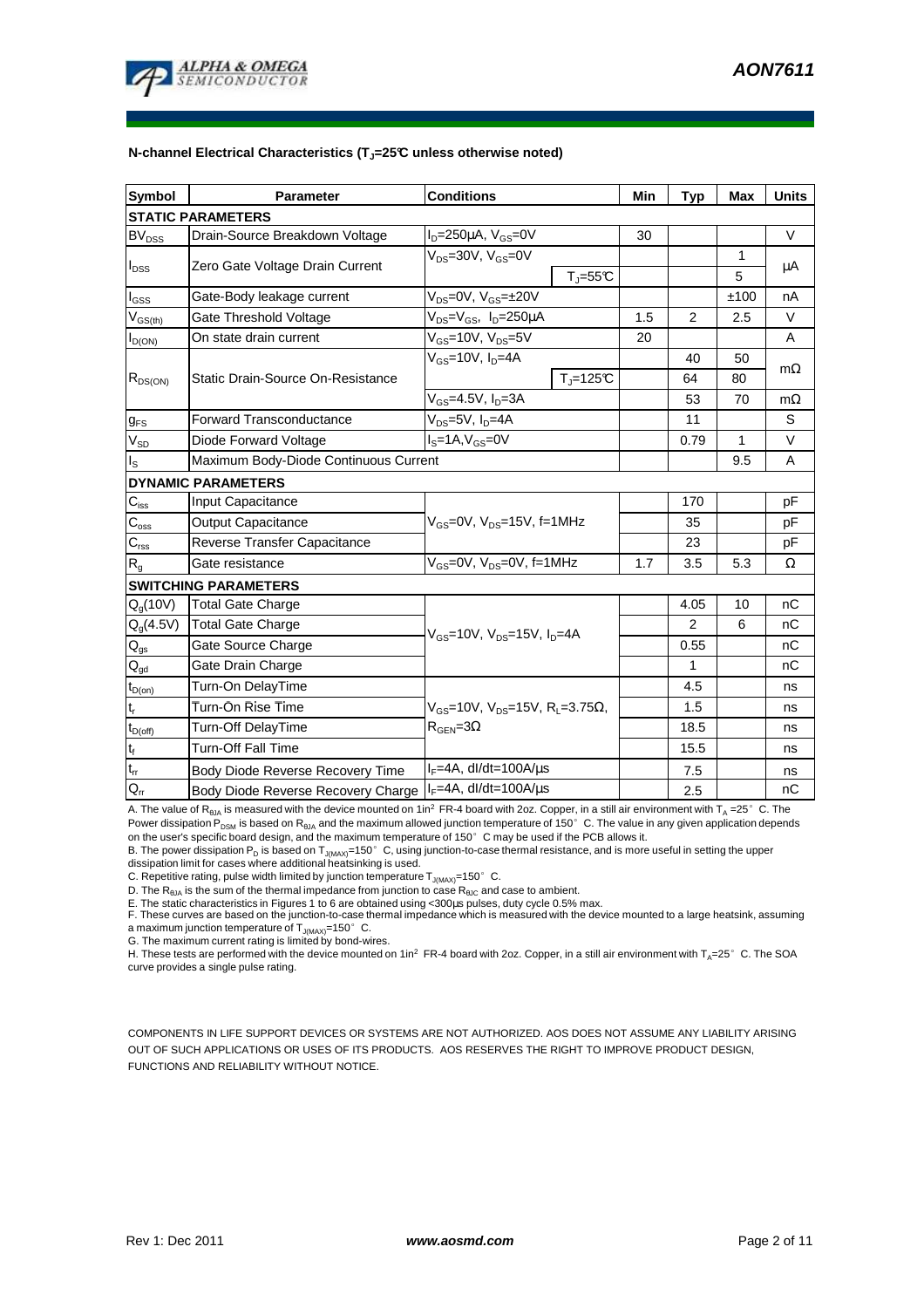

# **N-channel TYPICAL ELECTRICAL AND THERMAL CHARACTERISTICS**

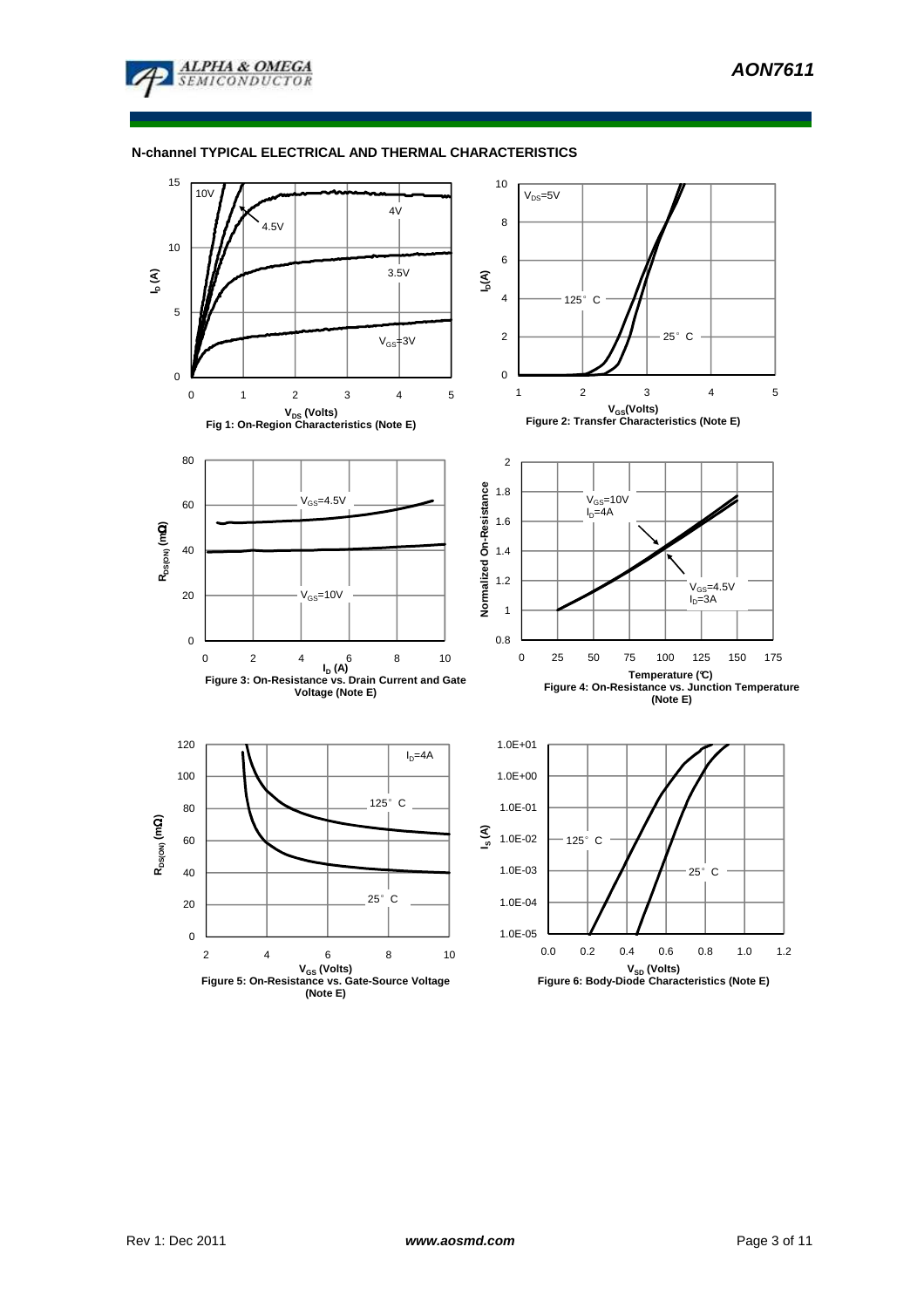

# **N-channel TYPICAL ELECTRICAL AND THERMAL CHARACTERISTICS**



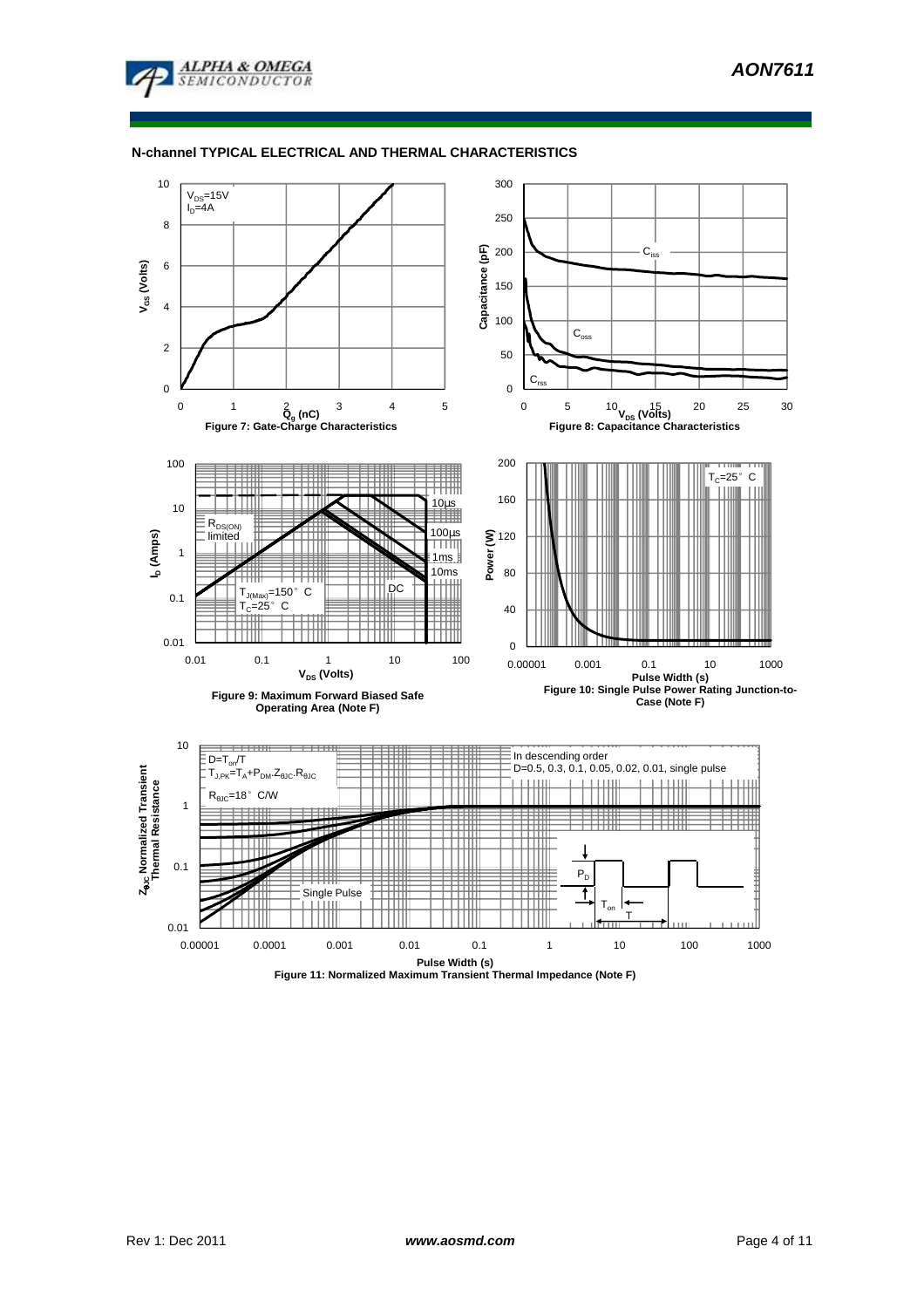

# **N-channel TYPICAL ELECTRICAL AND THERMAL CHARACTERISTICS**

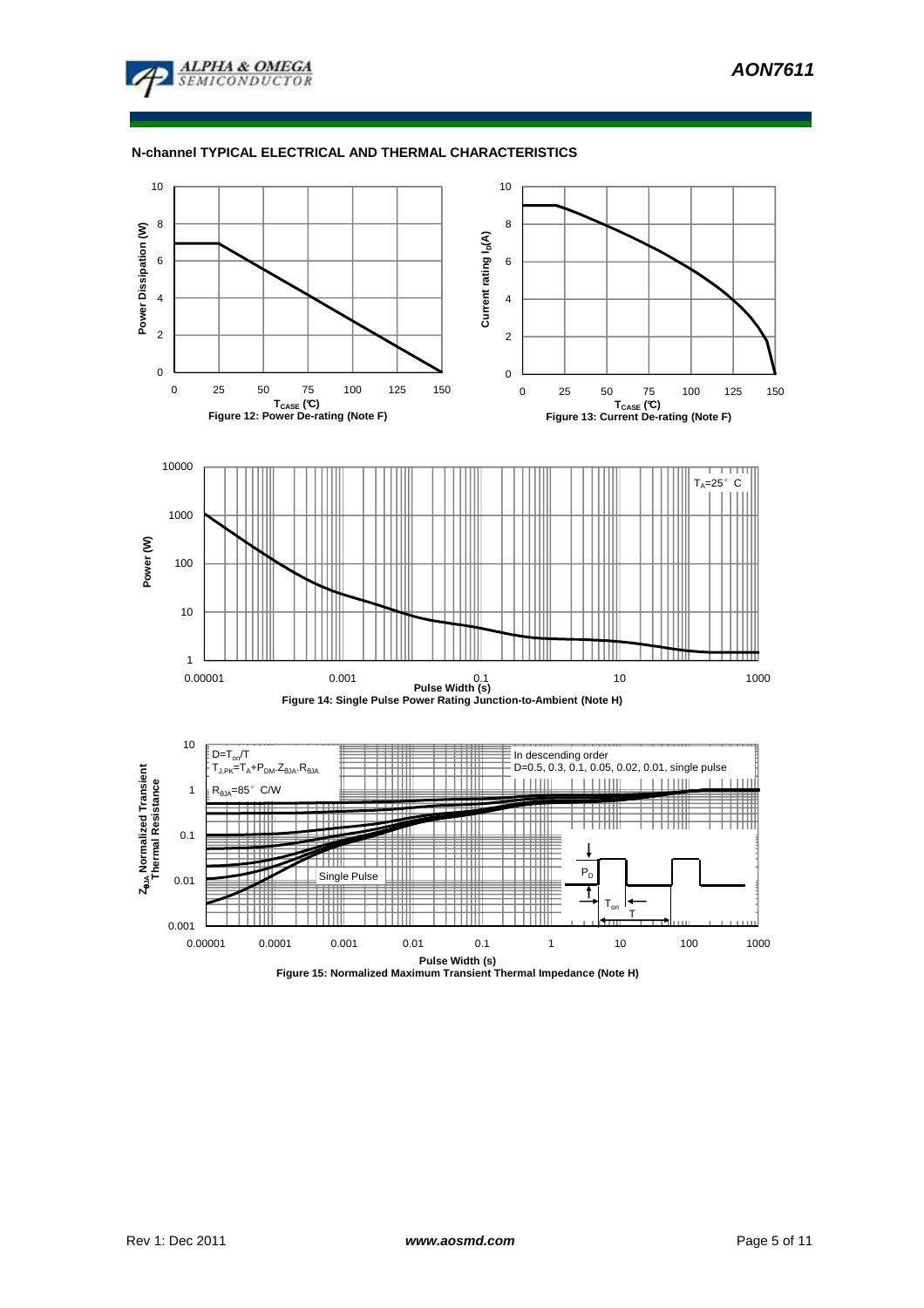

10%

**BV**<sub>DSS</sub>

 $I_{AR}$ 

90%

# Gate Charge Test Circuit & Waveform





Resistive Switching Test Circuit & Waveforms



Unclamped Inductive Switching (UIS) Test Circuit & Waveforms



Diode Recovery Test Circuit & Waveforms



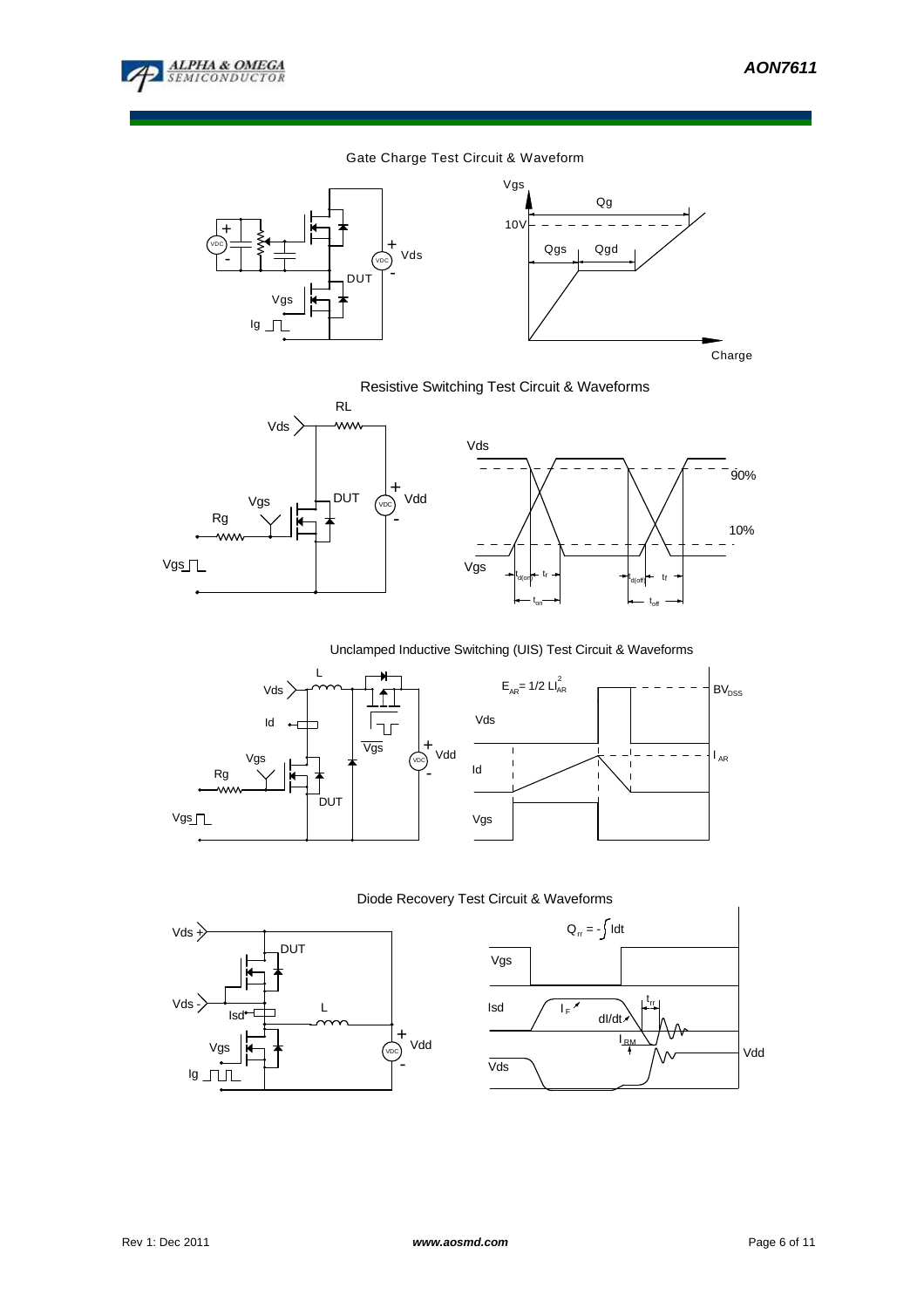

#### **P-channel Electrical Characteristics (TJ=25°C unless otherwise noted)**

| <b>Symbol</b>                          | Parameter                                | <b>Conditions</b>                                                  | Min    | <b>Typ</b>     | <b>Max</b> | <b>Units</b> |  |  |  |  |
|----------------------------------------|------------------------------------------|--------------------------------------------------------------------|--------|----------------|------------|--------------|--|--|--|--|
| <b>STATIC PARAMETERS</b>               |                                          |                                                                    |        |                |            |              |  |  |  |  |
| <b>BV</b> <sub>DSS</sub>               | Drain-Source Breakdown Voltage           | $I_{D} = -250 \mu A$ , $V_{GS} = 0V$                               | $-30$  |                |            | V            |  |  |  |  |
| $I_{DSS}$                              | Zero Gate Voltage Drain Current          | $V_{DS}$ =-30V, $V_{GS}$ =0V                                       |        |                | $-1$       | μA           |  |  |  |  |
|                                        |                                          | $T_{\parallel} = 55$ °C                                            |        |                | -5         |              |  |  |  |  |
| $I_{\rm GSS}$                          | Gate-Body leakage current                | $V_{DS} = 0V$ , $V_{GS} = \pm 20V$                                 |        |                | ±100       | nA           |  |  |  |  |
| $V_{GS(th)}$                           | Gate Threshold Voltage                   | V <sub>DS</sub> =V <sub>GS</sub> , I <sub>D</sub> =-250µA          | $-1.4$ | $-1.9$         | $-2.4$     | V            |  |  |  |  |
| $I_{D(ON)}$                            | On state drain current                   | $V_{GS}$ =-10V, $V_{DS}$ =-5V                                      | $-35$  |                |            | A            |  |  |  |  |
| $R_{DS(ON)}$                           | <b>Static Drain-Source On-Resistance</b> | $V_{GS}$ =-10V, I <sub>D</sub> =-5A                                |        | 30             | 38         | $m\Omega$    |  |  |  |  |
|                                        |                                          | $T_{\rm J}$ =125 $\rm C$                                           |        | 45             | 57         |              |  |  |  |  |
|                                        |                                          | $V_{GS} = -4.5V, I_D = -4A$                                        |        | 46             | 62         | $m\Omega$    |  |  |  |  |
| $g_{FS}$                               | Forward Transconductance                 | $V_{DS}$ =-5V, $I_D$ =-5A                                          |        | 10             |            | S            |  |  |  |  |
| $V_{SD}$                               | Diode Forward Voltage                    | $IS=-1A, VGS=0V$                                                   |        | $-0.76$        | -1         | V            |  |  |  |  |
| $I_{\text{S}}$                         | Maximum Body-Diode Continuous Current    |                                                                    |        |                | $-20$      | A            |  |  |  |  |
| <b>DYNAMIC PARAMETERS</b>              |                                          |                                                                    |        |                |            |              |  |  |  |  |
| $C_{\rm iss}$                          | Input Capacitance                        |                                                                    |        | 520            |            | pF           |  |  |  |  |
| $C_{\rm oss}$                          | Output Capacitance                       | $V_{GS}$ =0V, $V_{DS}$ =-15V, f=1MHz                               |        | 100            |            | pF           |  |  |  |  |
| $C_{\rm rss}$                          | Reverse Transfer Capacitance             |                                                                    |        | 65             |            | pF           |  |  |  |  |
| $R_{g}$                                | Gate resistance                          | $V_{GS}$ =0V, $V_{DS}$ =0V, f=1MHz                                 | 3.5    | 7.5            | 11.5       | Ω            |  |  |  |  |
| <b>SWITCHING PARAMETERS</b>            |                                          |                                                                    |        |                |            |              |  |  |  |  |
| $Q_q(10V)$                             | <b>Total Gate Charge</b>                 | $V_{\text{GS}}$ =-10V, $V_{\text{DS}}$ =-15V, $I_{\text{DS}}$ =-5A |        | 9.2            | 20         | nC           |  |  |  |  |
| $Q_g(4.5V)$                            | <b>Total Gate Charge</b>                 |                                                                    |        | 4.6            | 10         | nC           |  |  |  |  |
| $\mathsf{Q}_{\mathsf{gs}}$             | Gate Source Charge                       |                                                                    |        | 1.6            |            | nC           |  |  |  |  |
| $\mathsf{Q}_{\underline{\mathsf{gd}}}$ | Gate Drain Charge                        |                                                                    |        | 2.2            |            | nC           |  |  |  |  |
| $t_{D(on)}$                            | Turn-On DelayTime                        |                                                                    |        | 7.5            |            | ns           |  |  |  |  |
| $t_r$                                  | Turn-On Rise Time                        | $V_{GS}$ =-10V, $V_{DS}$ =-15V, R <sub>L</sub> =3.0 $\Omega$ ,     |        | 5.5            |            | ns           |  |  |  |  |
| $t_{D(off)}$                           | Turn-Off DelayTime                       | $R_{\text{GEN}} = 3\Omega$                                         |        | 19             |            | ns           |  |  |  |  |
| $t_f$                                  | <b>Turn-Off Fall Time</b>                |                                                                    |        | $\overline{7}$ |            | ns           |  |  |  |  |
| $\mathfrak{t}_{\text{rr}}$             | Body Diode Reverse Recovery Time         | $I_F = -5A$ , dl/dt=100A/ $\mu$ s                                  |        | 11             |            | ns           |  |  |  |  |
| $Q_{rr}$                               | Body Diode Reverse Recovery Charge       | $I_F$ =-5A, dl/dt=100A/ $\mu$ s                                    |        | 5.3            |            | nC           |  |  |  |  |

A. The value of R<sub>BJA</sub> is measured with the device mounted on 1in<sup>2</sup> FR-4 board with 2oz. Copper, in a still air environment with T<sub>A</sub> =25°C. The Power dissipation P<sub>DSM</sub> is based on R<sub>θJA</sub> and the maximum allowed junction temperature of 150°C. The value in any given application depends

on the user's specific board design, and the maximum temperature of 150°C may be used if the PCB allows it. B. The power dissipation P<sub>D</sub> is based on T<sub>J(MAX)</sub>=150°C, using junction-to-case thermal resistance, and is more useful in setting the upper<br>dissipation limit for cases where additional heatsinking is used.

C. Repetitive rating, pulse width limited by junction temperature  $T_{J(MAX)}$ =150° C.

D. The  $R_{\text{theta}}$  is the sum of the thermal impedance from junction to case  $R_{\text{theta}}$  and case to ambient.

E. The static characteristics in Figures 1 to 6 are obtained using <300µs pulses, duty cycle 0.5% max.<br>F. These curves are based on the junction-to-case thermal impedance which is measured with the device mounted to a larg a maximum junction temperature of  $T_{J(MAX)}$ =150°C.

G. The maximum current rating is limited by bond-wires.

H. These tests are performed with the device mounted on 1 in<sup>2</sup> FR-4 board with 2oz. Copper, in a still air environment with T<sub>A</sub>=25°C. The SOA curve provides a single pulse rating.

COMPONENTS IN LIFE SUPPORT DEVICES OR SYSTEMS ARE NOT AUTHORIZED. AOS DOES NOT ASSUME ANY LIABILITY ARISING OUT OF SUCH APPLICATIONS OR USES OF ITS PRODUCTS. AOS RESERVES THE RIGHT TO IMPROVE PRODUCT DESIGN, FUNCTIONS AND RELIABILITY WITHOUT NOTICE.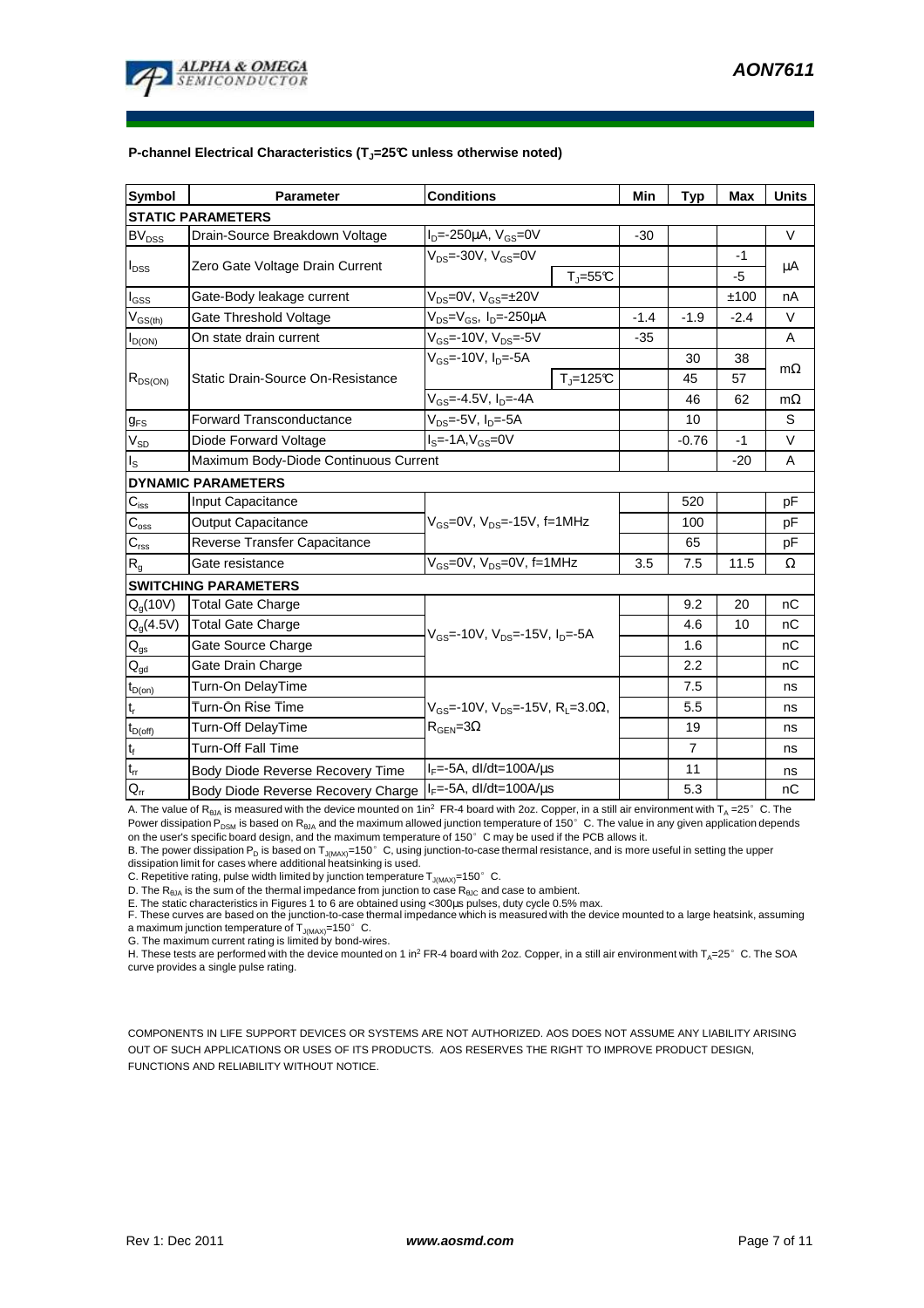

### **P-channel TYPICAL ELECTRICAL AND THERMAL CHARACTERISTICS**

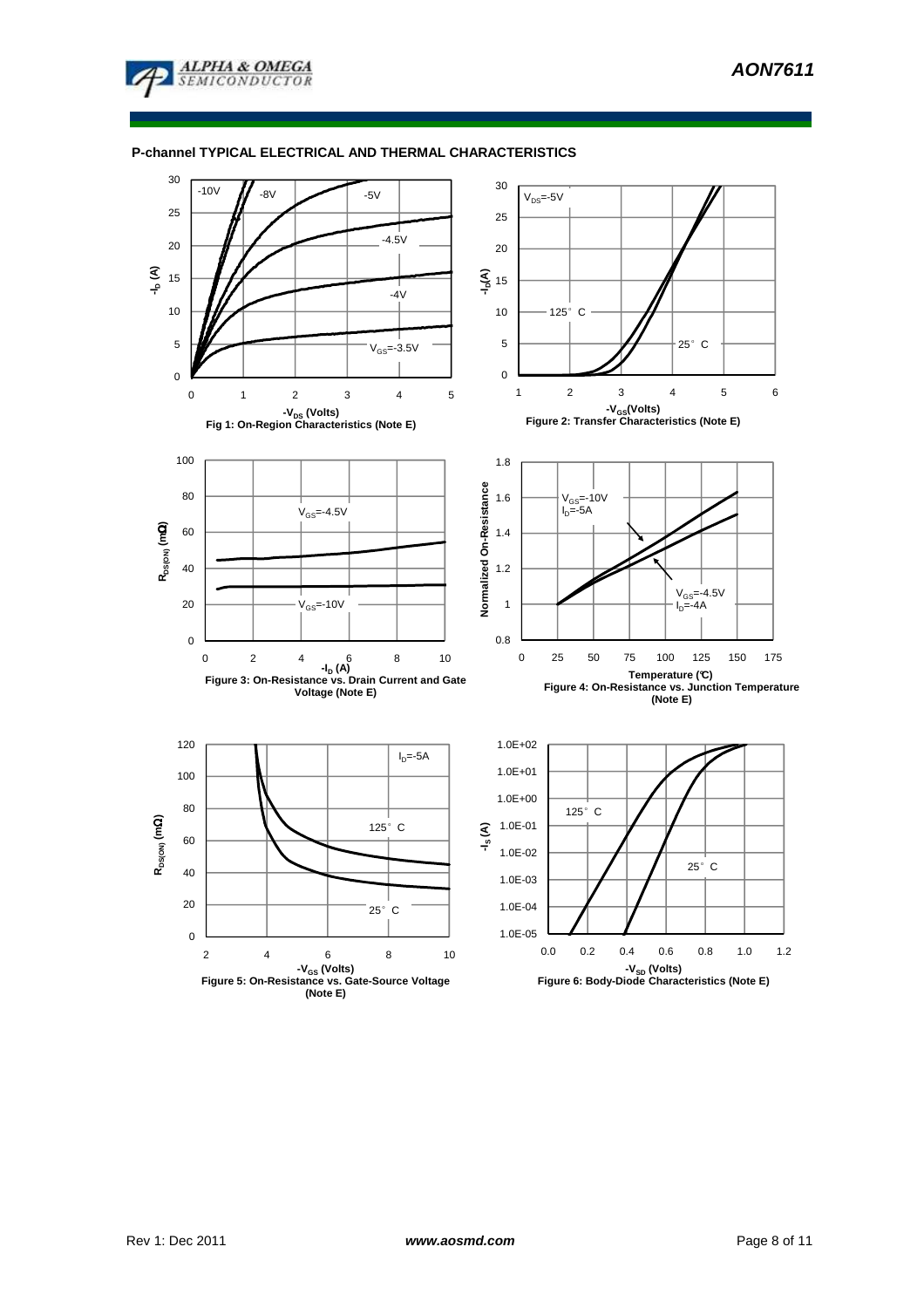

#### **P-channel TYPICAL ELECTRICAL AND THERMAL CHARACTERISTICS**

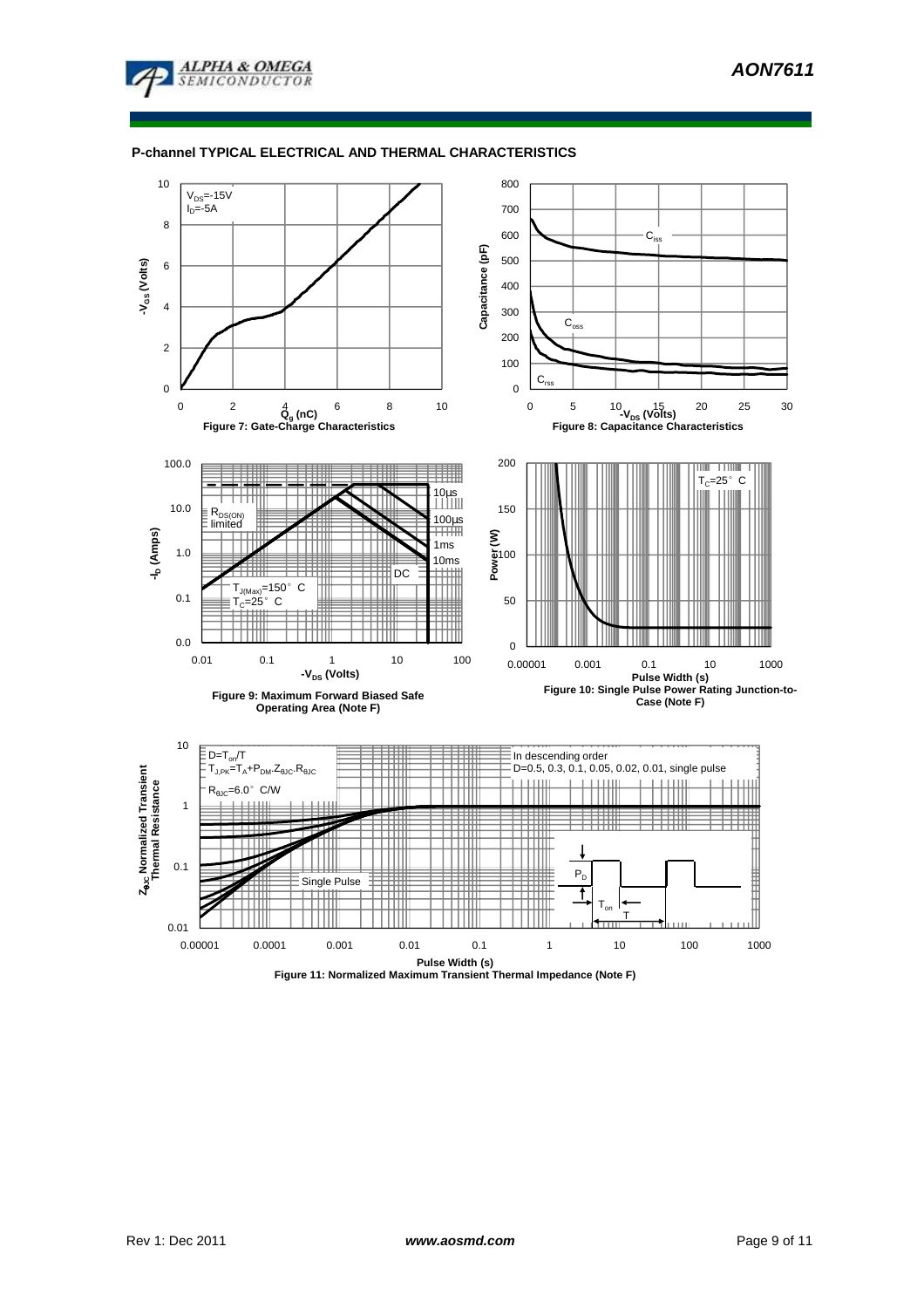

### **P-channel TYPICAL ELECTRICAL AND THERMAL CHARACTERISTICS**